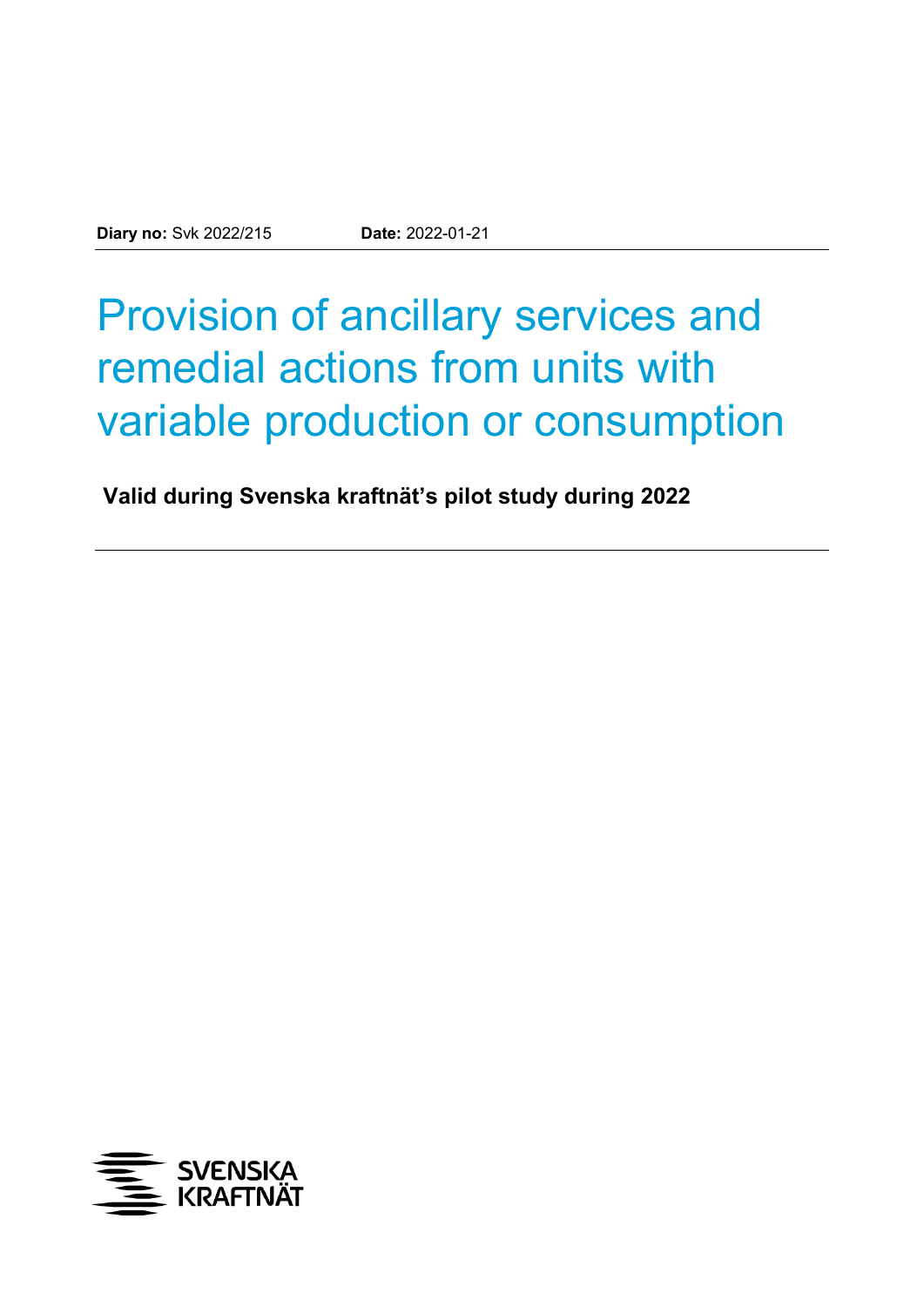# Svenska kraftnät

Svenska kraftnät is a state owned enterprise with the task of maintaining Sweden's electricity transmission grid, which consists of about 16,000 kilometers of 400 kV and 220 kV transmission lines with substations and interconnectors. Svenska kraftnät is also the system operator for electricity in Sweden. Svenska kraftnät is developing the transmission grid and the electricity market to meet society's need for a secure, sustainable and cost-effective supply of electricity. In this, Svenska kraftnät plays an important role in implementing national climate policies.

**Version 1** Org. No 202 100-4284

Svenska kraftnät PO Box 1200 172 24 Sundbyberg Sturegatan 1

Tel: 046 10-475 80 00 Fax: +46 10-475 89 50 www.svk.se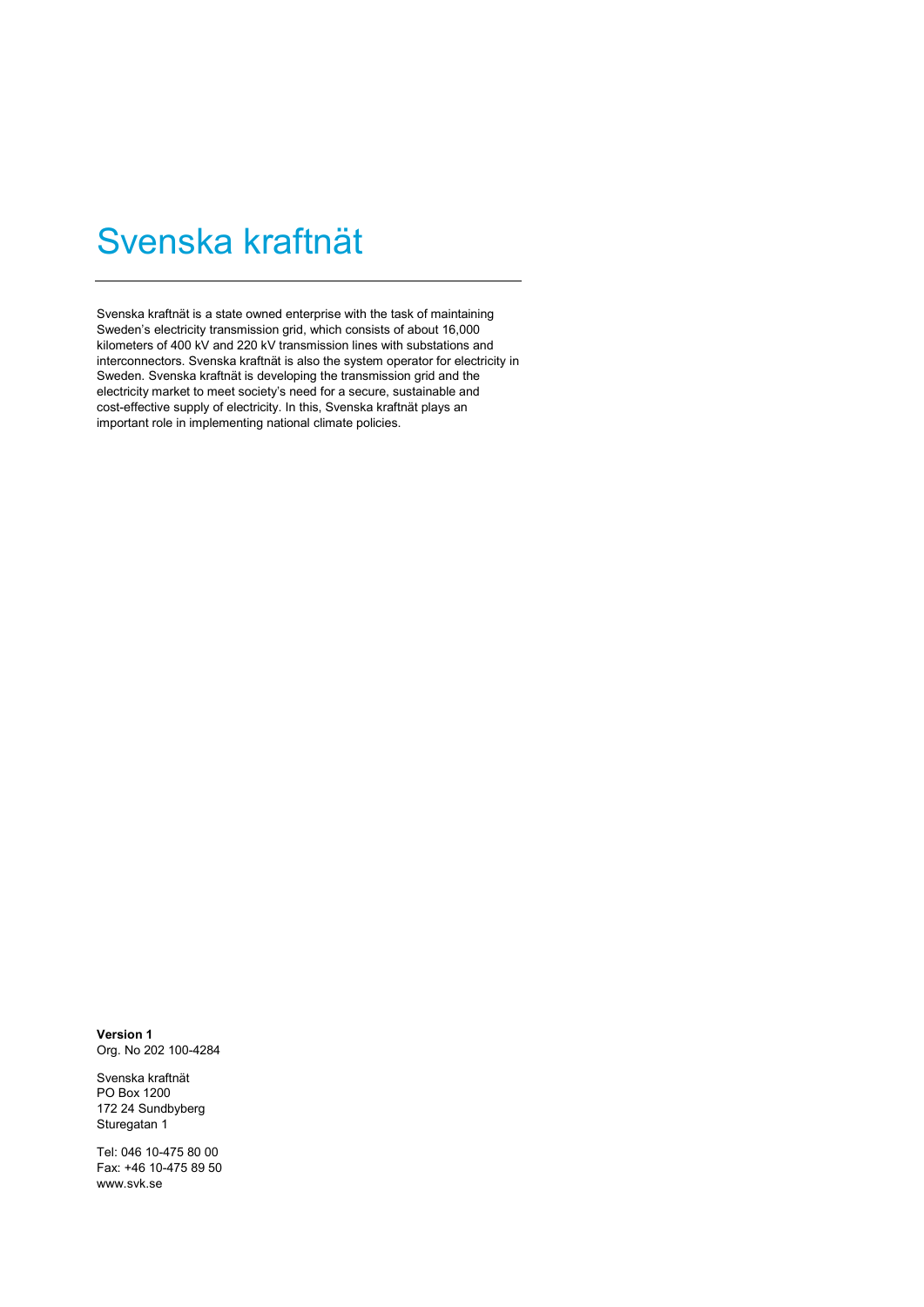# Content

| Principles for evaluation and validation of the reference method  11 |
|----------------------------------------------------------------------|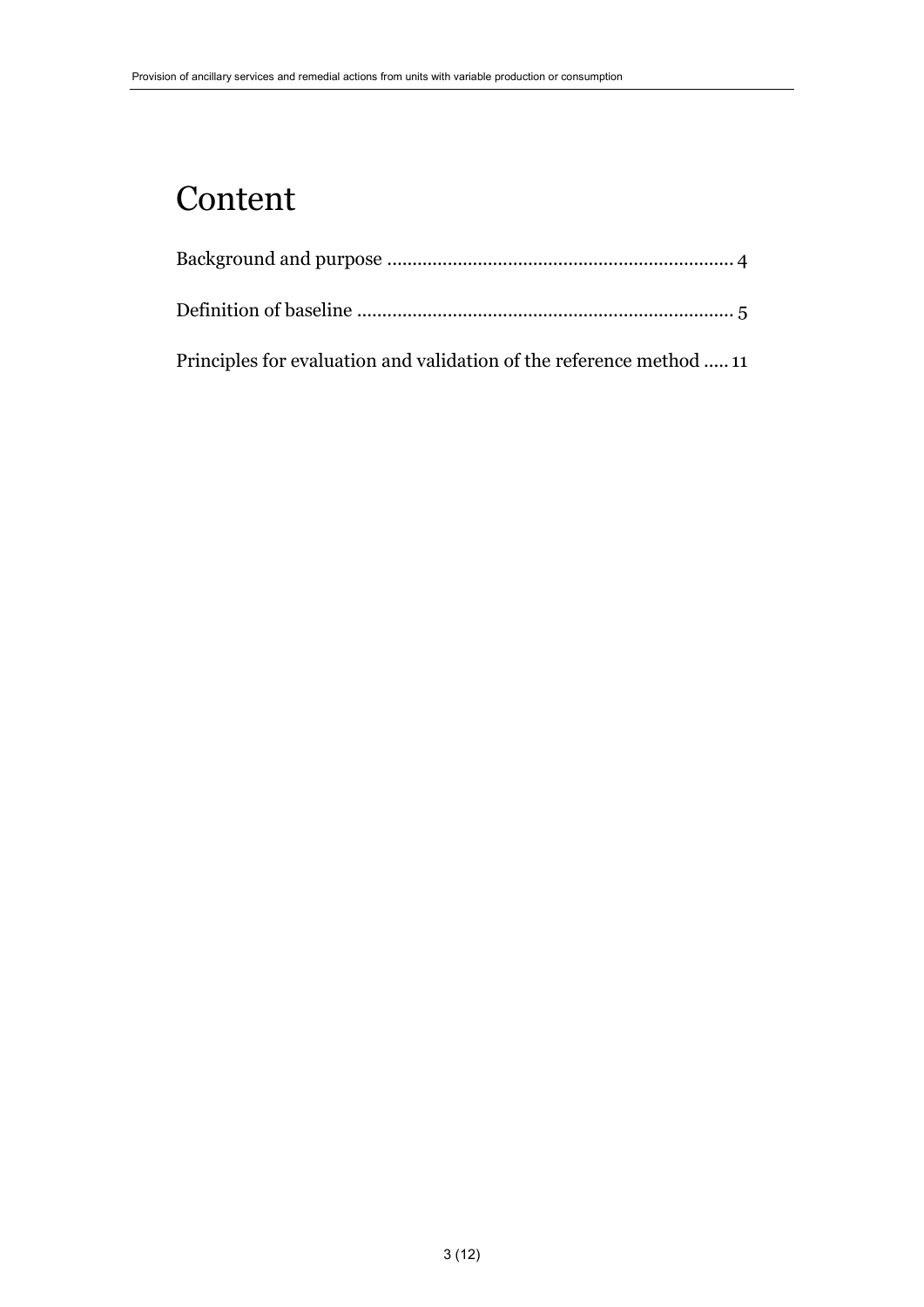### <span id="page-3-0"></span>Background and purpose

Svenska kraftnät procures ancillary services and remedial actions to ensure a balanced and stable electric power system. This category includes FFR, FCR-D upwards, FCR-D downwards, FCR-N, aFRR and mFRR. During activation of these services, the active power – production or consumption – is adjusted in accordance to the sold capacity. This means that the difference between active power before and after the activation should be equal to the sold volume. Moreover, the adjustment of active power should also satisfy the technical requirements for each respective service. It is the instantaneous change between the ordinary active power and the new level of active power (after regulation) of the resource that constitutes the delivery of the ancillary service.

Historically ancillary services have been provided by resources whose active power has to a large extent been fully controllable both before, during and after the regulation of power. This has meant that both the initial value before regulation and the final value after regulation have been well defined. Hence, the difference between the two values has been clearly defined, and thus the delivery of the ancillary service.

For some types of resources, the active power is variable and dependent on external factors that are not controllable. To ensure a correct delivery of an ancillary service despite underlying natural fluctuations in power, a baseline (SW: "referensvärde") needs to be established. The baseline constitutes the level from which the unit regulates. It is used during operation by the controller to set active power, as well as in retrospect by Svenska kraftnät to validate and verify delivery, for example to assess volume and compliance during prequalification or auditing. The method for producing a baseline – the reference method – is a prerequisite to deliver ancillary services from resources with natural fluctuations in active power.

This document introduces the concept of a baseline, and describes how the reference method is used for calculating a baseline during provision of ancillary services.

Please note that this document is a supporting document of technical nature. The document does not replace, but is meant to be a complement to, the ordinary test programs and technical requirements of the respective ancillary service. Baselines and reference values to handle economical aspects concerning for example settlement and adjustments of imbalances, or other market related network codes, are not addressed in this document.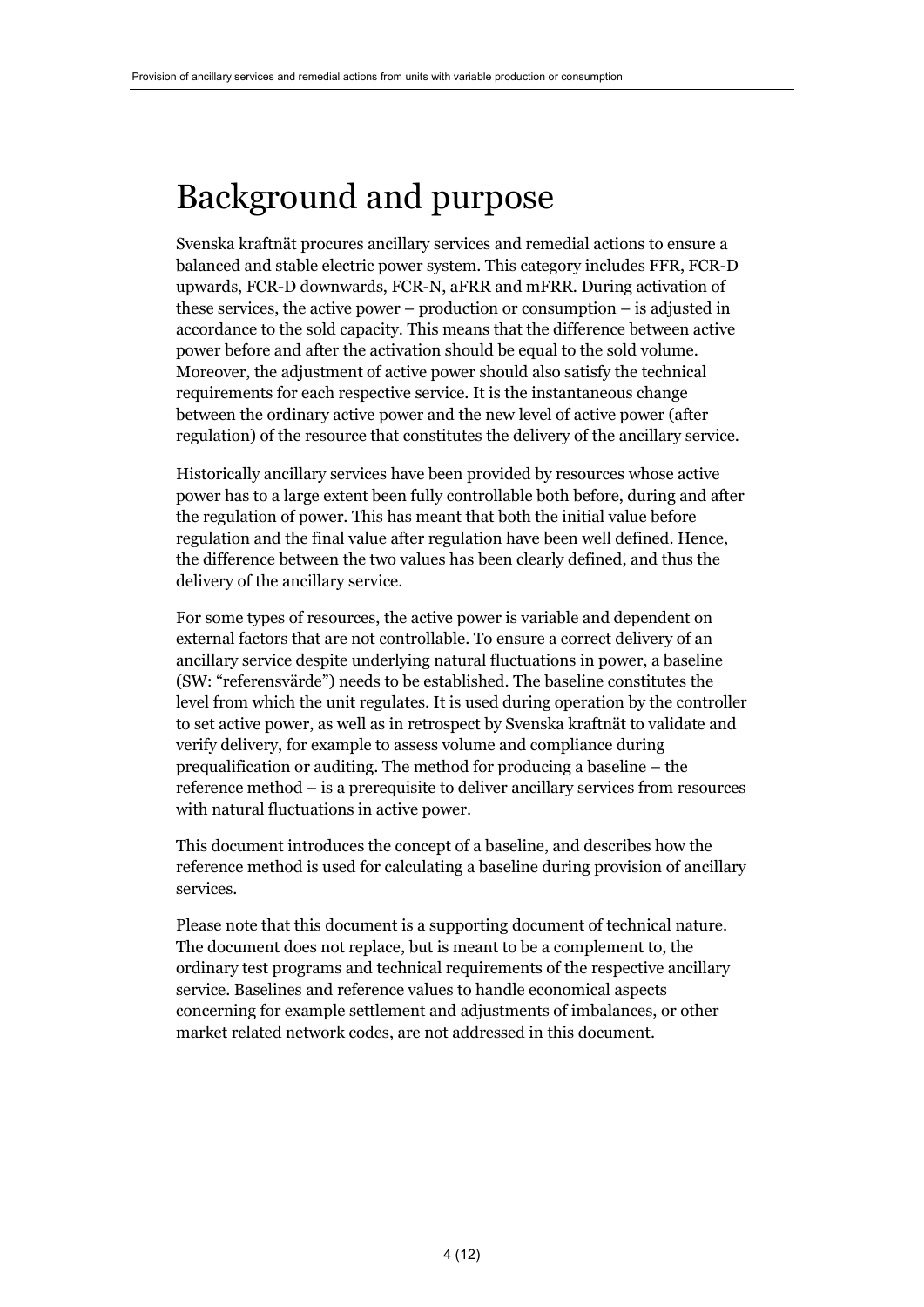# <span id="page-4-0"></span>Definition of baseline

The delivery of an ancillary service is defined as the difference between measured active power and the power that would have been produced/consumed without activation, the normal active power.





The principle of equation (1) is illustrated in Figure 1.

**Figure 1.** llustration of equivalent response from units with varying production/consumption.

Case 1, shown in the top row of Figure 1, illustrates a situation where the active power varies independently of whether the unit is activated or not. Thus, the delivery is not affected by the variations.

Case 2, shown in the bottom row of Figure 1, illustrates a situation where the variations are dependent of the delivery. In this case the variations are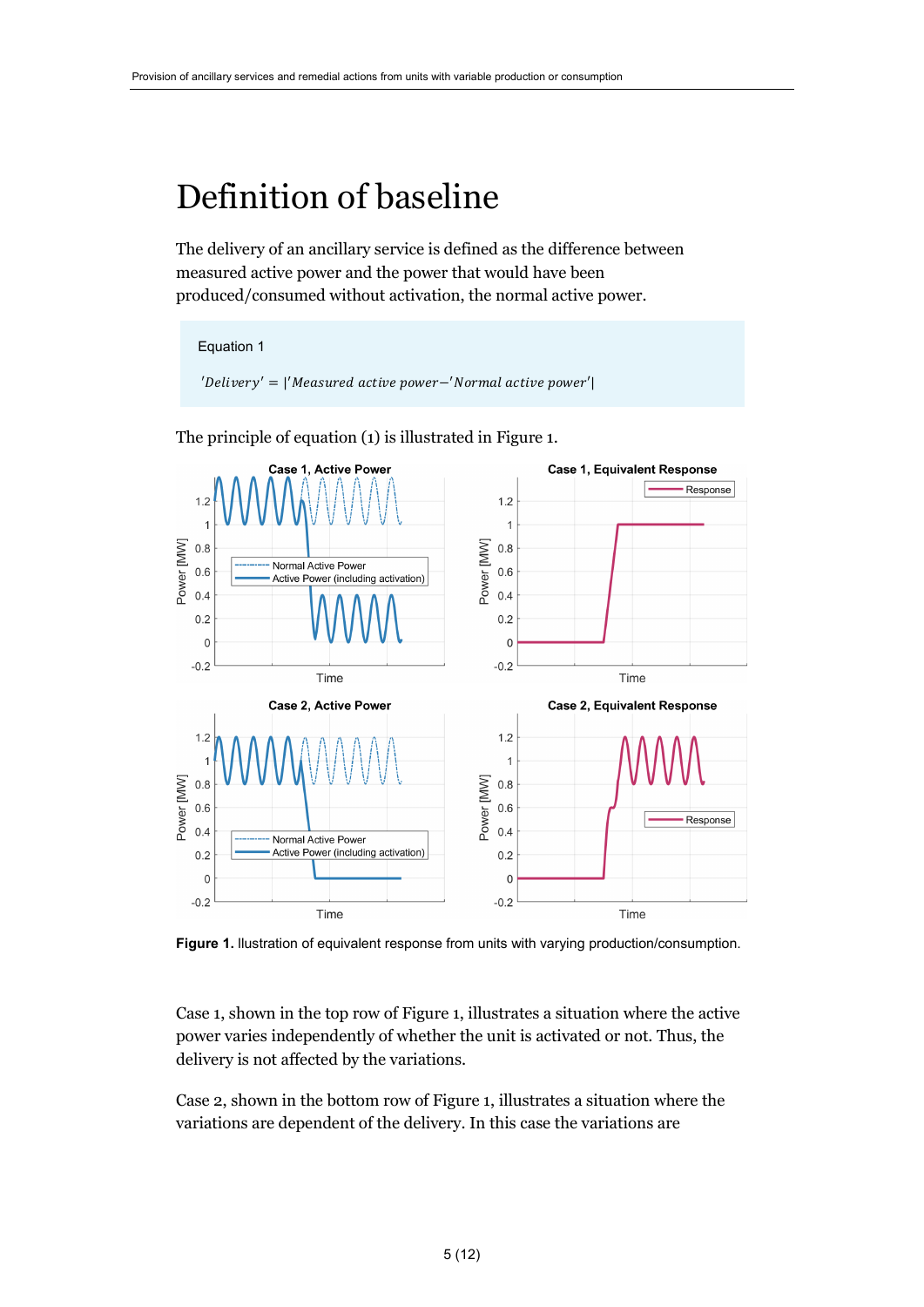transferred to the response, in accordance to the equivalent response shown in the right graph.

During an ongoing activation 'normal active power' is usually not available for direct measurement. Instead, a reference method is used for calculating a baseline, which should match the normal active power that had been produced/consumed without activation. The baseline is used for calculating the set point for active power after regulation, and is not supposed to deviate from normal active power without activation of the ancillary service.

```
Equation 2
'\! Set point af ter regulation = 'Baseline' +'Set point, delivery'
```
To get an accurate delivery the baseline needs to be reliable and match the normal active power. In case the active power is fully controllable, the baseline is well-defined and equals the active power (without activation). Other resources, like e.g. wind power, are variable by nature. Two different types of reference methods can be used by this type of units/groups, in order to obtain a baseline and deliver ancillary services:

- > **Method 1 – Regulation with respect to a dynamic baseline that follows the natural variations of the unit.** During activation, the active power of the unit is adjusted downwards or upwards in relation to the dynamic baseline. The adjustment should equal the expected delivery. The dynamic baseline can be based on e.g. theoretical available power, calculated continuously from appropriate measurements.
- > **Method 2 – Limit the set point to obtain a stable and well-defined baseline.** For example, a production unit can produce a stable (limited) power, instead of delivering full available power. The baseline thus becomes clearly defined and the regulation is performed based on this level. The same principles can also be applied to consumption resources.

These two principles are illustrated in Figure 2 and Figure 3, with examples of up- and downregulation, respectively. Both methods gives an identical response, in accordance with Equation 1.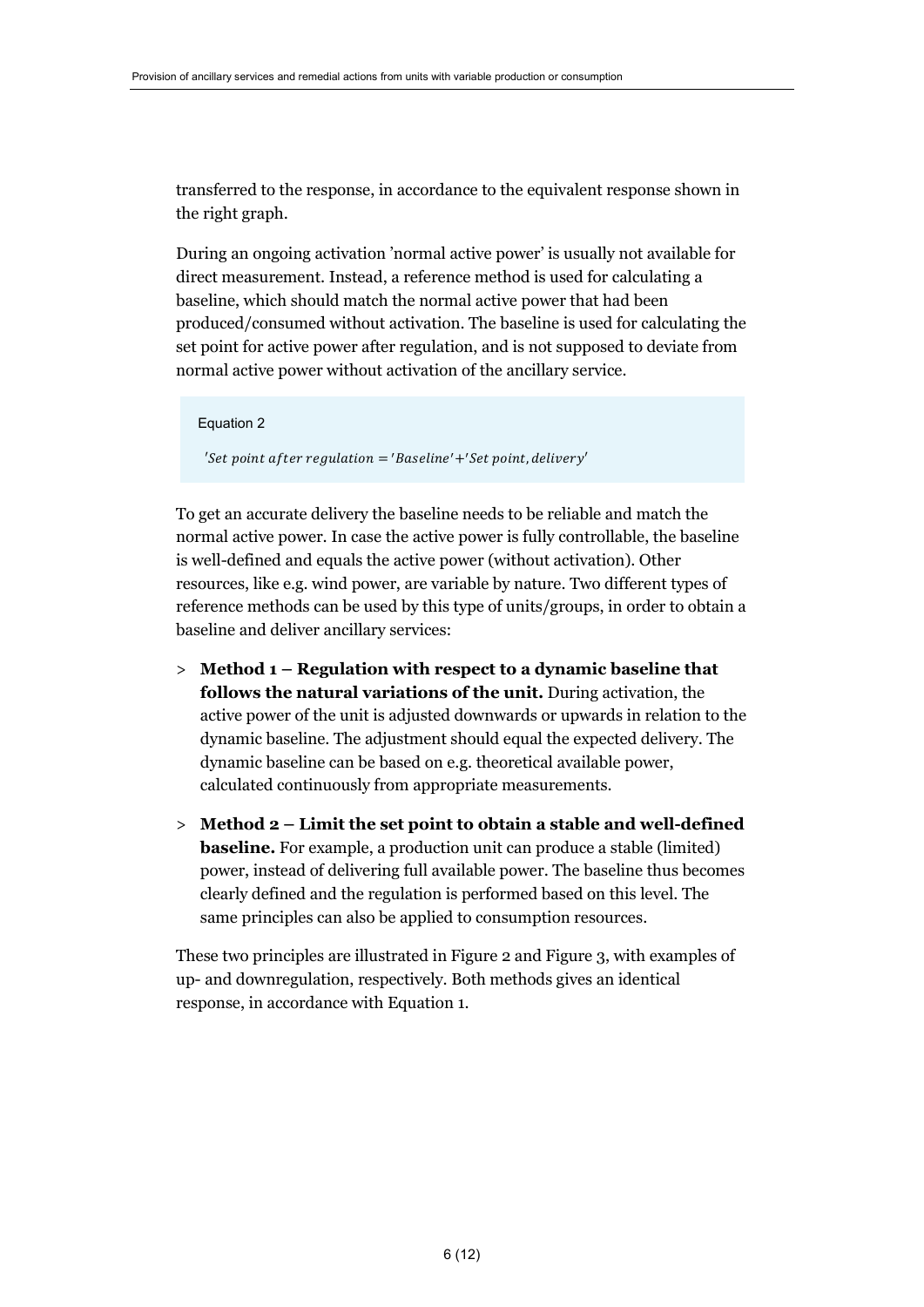

#### Down regulation

**Figure 2.** Example illustrating Method 1 and Method 2 to obtain a baseline for delivery of downregulation.

The top row of Figure 2 exemplifies application of Method 1. In the left graph, a dynamic baseline is shown, which matches measured active power before and after activation. During activation, there is an adjustment in power relative to this baseline. The adjustment corresponds to the delivery of the ancillary service shown in the right graph.

The top row of Figure 1 exemplifies application of Method 2. In the left graph, the set point has been limited and the active power is no longer following the fluctuating available power. Instead, it keeps a stable well-defined level, which constitutes the baseline. During activation, the power is downregulated with respect to this static level.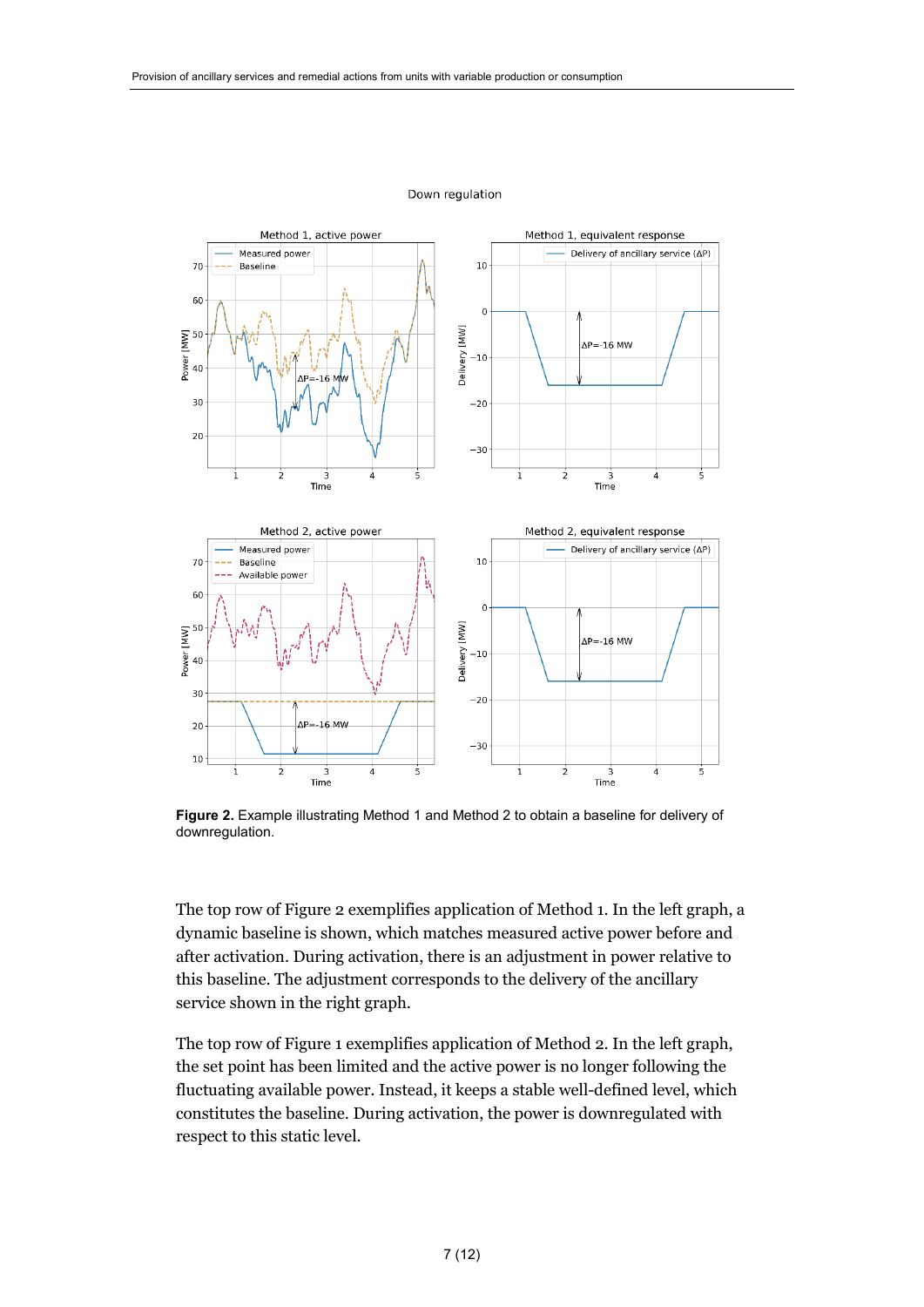In Figure 2, Method 1 and method 2 results in the same delivery, as the difference between baseline and measured power are identical.

Up regulation



**Figure 3.** Example illustrating Method 1 and Method 2 to obtain a baseline for delivery of upregulation.

The top row of figure 3 exemplifies the application of Method 1. In the left graph, a dynamic baseline is shown, which follows measured active power before and after activation. During activation, there is an adjustment in power towards the baseline, as a margin has been added to allow for upregulation. The adjustment corresponds to the delivery of the ancillary service shown in the right graph.

The bottom row of Figure 3 exemplifies application of Method 2. In the left graph, the set point has been limited and the active power is no longer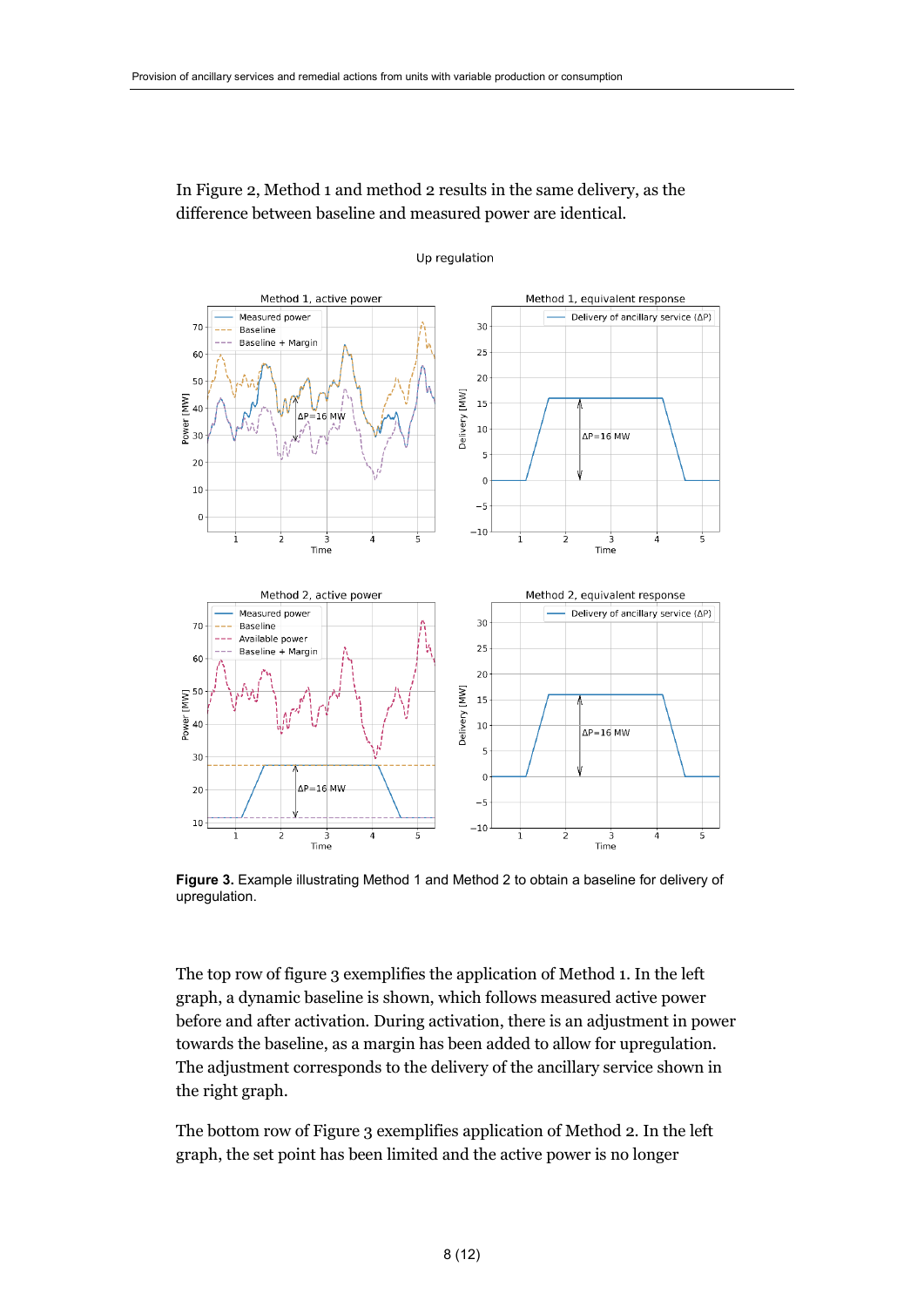following the fluctuating available power. Instead, it keeps a stable well-defined level, which constitutes the baseline. During activation, the power is upregulated with respect to this static level.

In Figure 3, Method 1 and Method 2 results in the same delivery, as the difference between baseline and measured power are identical.

Usage of a dynamic baseline requires that the baseline follows the natural power variations of the unit instantaneously. A deviation between baseline and active power (that is not caused by an activation of the service), will result in a corresponding deviation in delivery of the ancillary service. This is illustrated in Figure 4 regarding downregulation and in Figure 5 regarding upregulation. Deviations between baseline and active power will result in a difference in active power (MW), which is then recalculated and specified as a relative number in relation to the intended delivery. These relative deviations should be minimized, counted as a percentage of sold capacity.



**Figure 4.** Illustration of delivery from down regulation when the baseline is neither corresponding to the normal active power (Method 1) nor has been computed to fall short of the same value (Method 2).

The left graph of Figure 4 shows measured active power, available power (normal active power) and the baseline during a downregulation of 16 MW. The difference between baseline and 'normal active power' (without regulation) is transferred to the delivery, and results in an equivalent difference between actual and expected delivery. This difference is illustrated in the right graph, with absolute numbers on the left y-axis (MW), and relative proportion of expected delivery on the right y-axis (percentage of delivery). The relative error should be minimized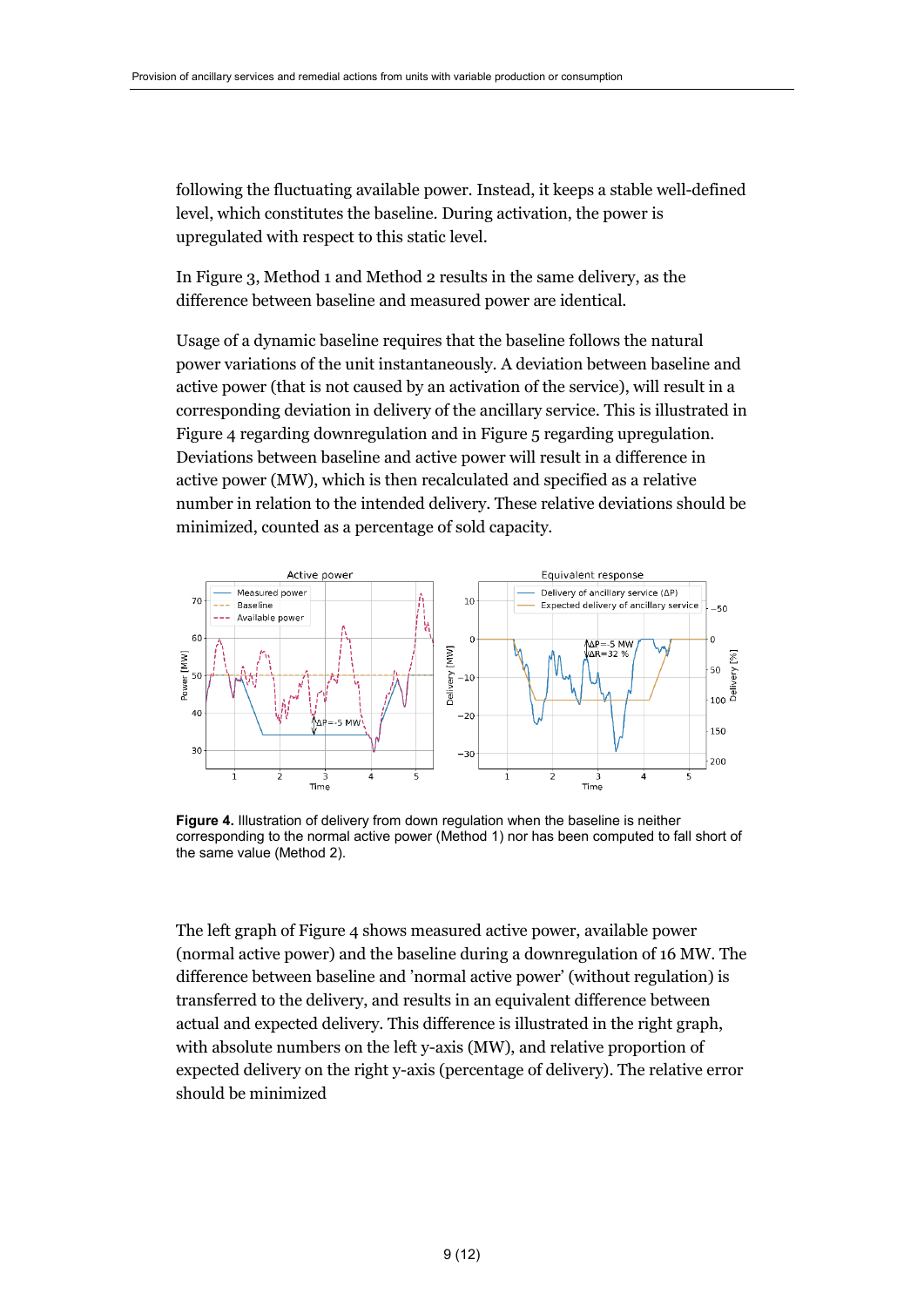

**Figure 5.** lustration of delivery from up regulation when the baseline is neither corresponding to the normal active power (Method 1) nor has been computed to fall short of the same value (Method 2).

The left graph of Figure 5 shows measured active power, available power (normal active power) and baseline during an upregulation of 16 MW. The difference between baseline and 'normal active power' (without regulation) is transferred to the delivery, and results in an equivalent difference between actual and expected delivery. This difference is illustrated in the right graph, with absolute numbers on the left y-axis (MW), and relative proportion of expected delivery on the right y-axis (percentage of delivery). The relative error should be minimized.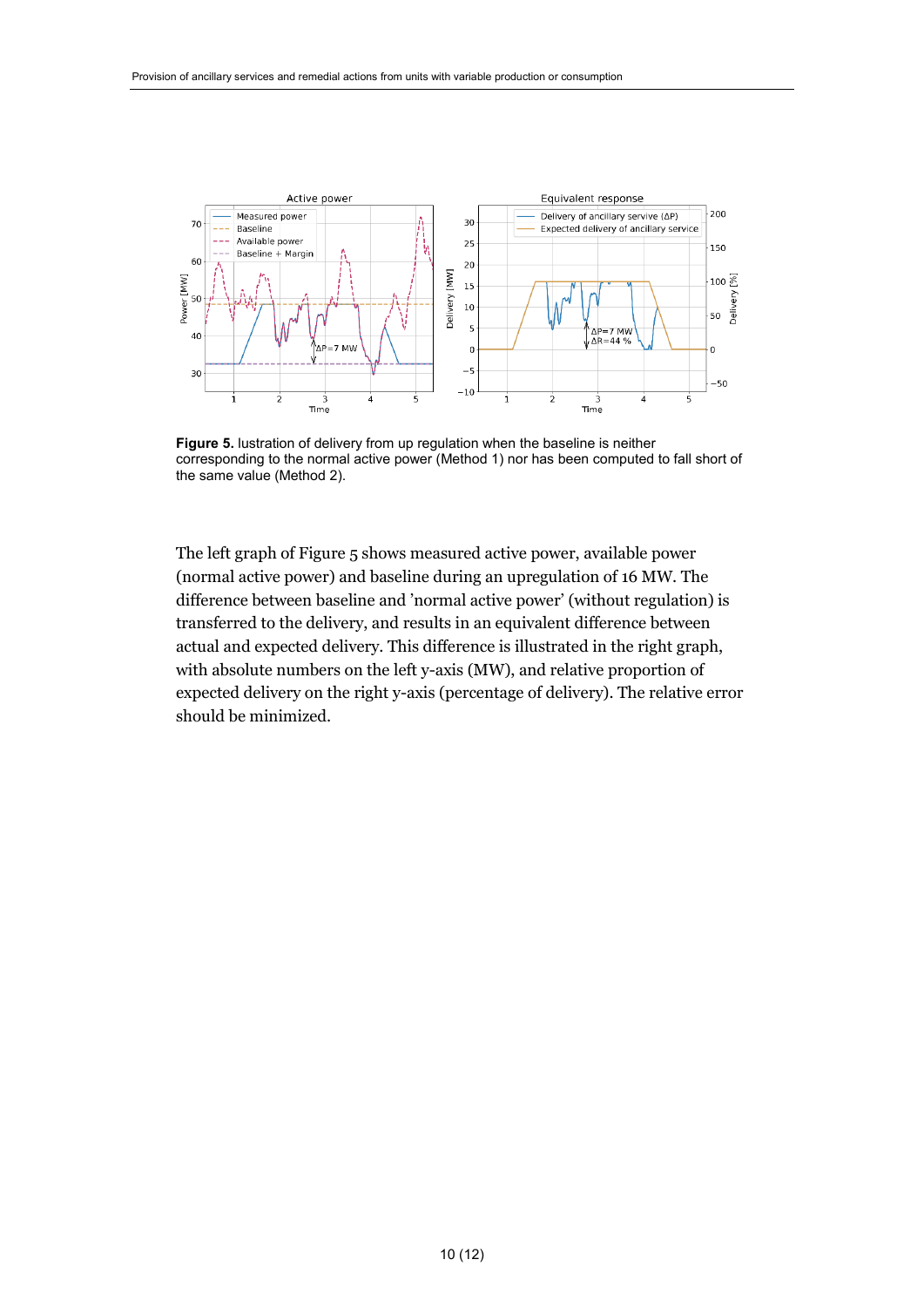### <span id="page-10-0"></span>Principles for evaluation and validation of the reference method

The reference method described in this document shall be developed by the provider performing the application, and is assessed during the prequalification process. The reference method should be carefully described in the prequalification application: how is sold capacity guaranteed, how is regulation during operation performed, how can the delivery be validated, etc.

The accuracy of the baseline is evaluated by analyzing operational data for a longer period. The potential provider should log data during normal operation. During the logging period, there shall be no regulation or delivery of ancillary services. The logged data is provided to Svenska kraftnät along with data of ordinary test results, during prequalification.